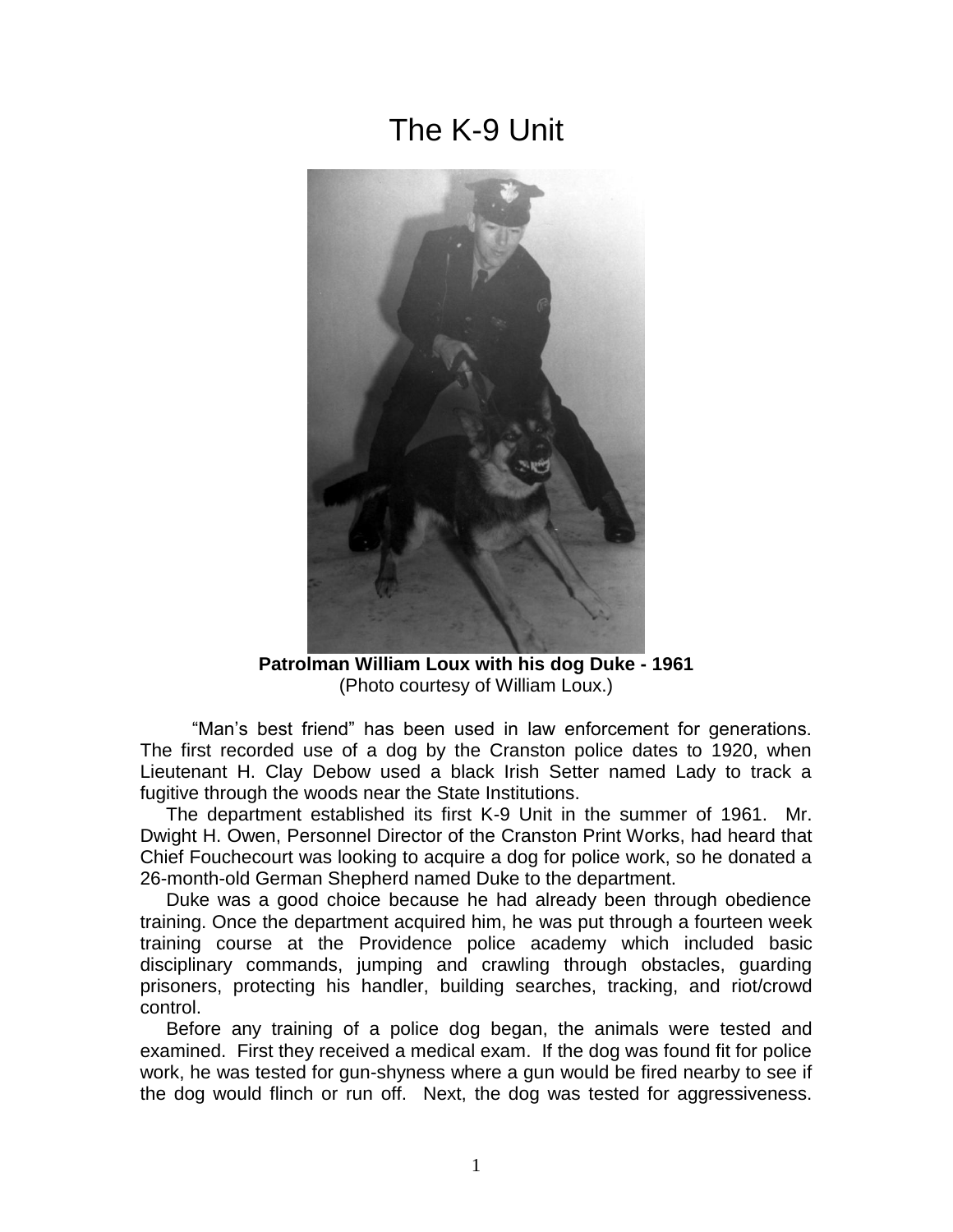This was done by seeing if the animal would respond to mild agitation. The dog would be struck with a rolled gunny sack or other harmless device to see if he responded by growling or barking, or by attempting to bite his tormentor. This may seam cruel to someone not familiar with police work, but a dog could be hit with objects at the scene of a disturbance, just like any officer.

 Lastly, the dog would be tested for his ability to ride in a motor vehicle. A dog was considered "car-broken" when he would enter a vehicle upon command, stay quietly therein, and make no attempt to get out unless ordered to do so.

 If a dog successfully completed this process he was assigned to a handler. The first officer assigned to the K-9 Unit was Patrolman William F. Loux. Duke lived with Officer Loux at his home in Cranston, and the city built a special kennel to the rear of the Loux home for Duke to stay in. The kennel measured 6 by 20 feet with a dog house to protect Duke from the weather. Officer Loux was responsible for feeding and grooming the dog.



**Duke, Cranston first police dog - 1961**  (Photo courtesy of William Loux.)

 Officer Loux told this author that he enjoyed being a K-9 officer and apparently so did Duke. Mr. Loux stated that when he would go into his back yard in civilian clothes, Duke would hardly take notice, but when he went out with his uniform on, the dog knew it was time to go to work and he would get excited and anxious to get into the patrol car.

 When the pair went on patrol they did so in a special police car which had the rear seat removed and a plywood floor installed for Duke's comfort and control. When the K-9 team wasn't answering calls, they would check industrial buildings throughout the city.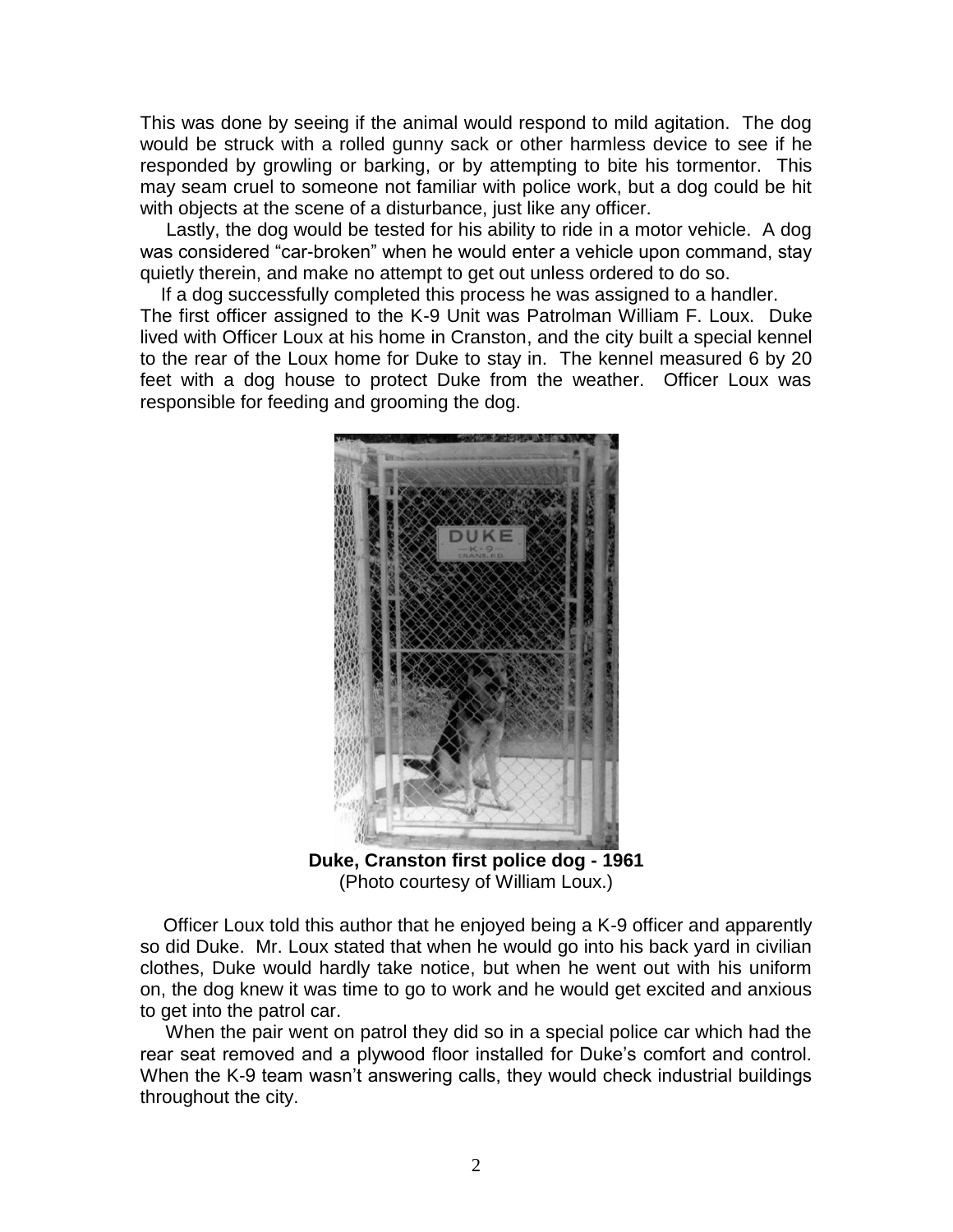The cost of the K-9 program was not more than \$250 per dog, per year. This figure represented the cost of food, equipment, veterinarian charges, and dog licenses. The cost of one highly trained dog was less than five percent of a patrolman's yearly salary.

 Patrolman Loux and Duke quickly proved to be a valuable asset to the department, and in 1962 Chief Fouchecourt added another officer and dog to the unit. It was at that time that Officer Warren D. Edman, and his dog Rex became the second K-9 team.



## **K-9 Officer William Loux with Duke - 1963** (Photo courtesy of William Loux.)

 In May of 1962, Officers Loux and Edman gave a demonstration of their dog's abilities at the Cranston Stadium as part of National Police Week. The demonstration showed what the dogs were capable of doing, from following simple commands to disarming an armed felon attempting to shoot his handler. The dogs were also shown to be friendly towards the general public, thus dispelling the myth that police dogs were vicious. The demonstration undoubtedly did a lot for public relations.

 In 1963 the department bought a new Ford station wagon to be used exclusively by the K-9 Unit. The car was light blue with a single revolving red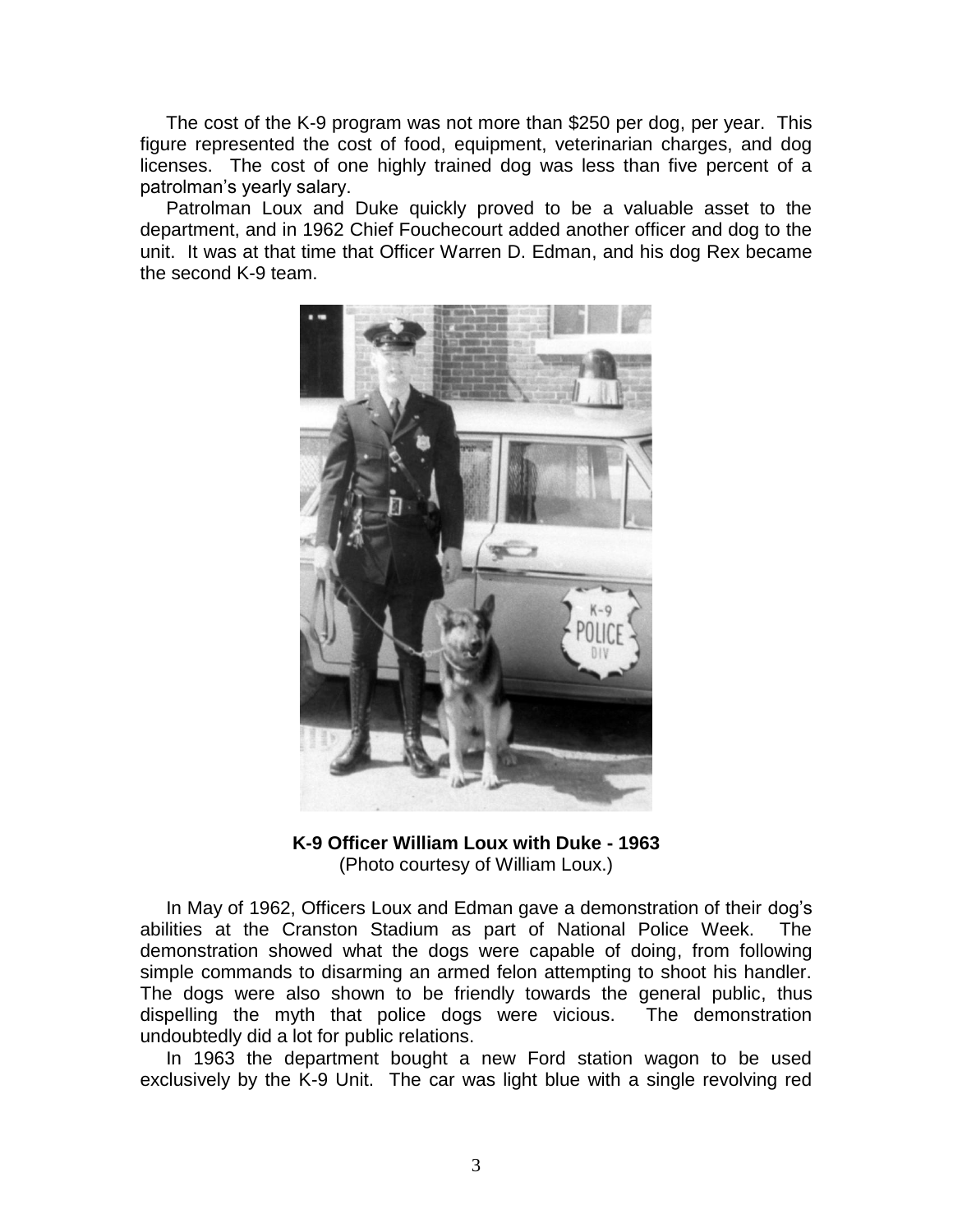"cherry" style light on the roof, and a special K-9 emblem on the door. A year later the word "CRANSTON" was added to the door.

 The wagon was equipped with room behind the front seat for two dogs to be transported at once. The car also carried a bull horn, a life saving ring with rope, three 12 gauge shotguns, and one Thompson .45 caliber machine gun.

 Later that same year, Chief Fouchecourt expanded the unit again by adding four more officers and dogs to ensure twenty-four hour coverage by K-9 officers.

 In 1964, a management study of the police department conducted by a Chicago firm which recommended the abolition of the K-9 Unit. At the time, the department consisted of about 100 officers, and it was felt that the manpower could be used more effectively in other areas. Due to this study, the police department was re-organized in 1965, and the K-9 Unit was disbanded.



**Left to Right – Bill Loux and Duke, Warren Edman and Rex - 1963 This Ford wagon was Cranston's first blue police car.** (Photo courtesy of William Loux.)

 The officers of the disbanded unit adopted the dogs as pets after paying the city a nominal sum and signing papers releasing the city from further responsibilities. The dogs could not be transferred to another police department because they were trained to respond only to their handlers.

 The department was without a K-9 unit for the next thirty-five years, until the late 1990s, when there was renewed interest in establishing another K-9 Unit.